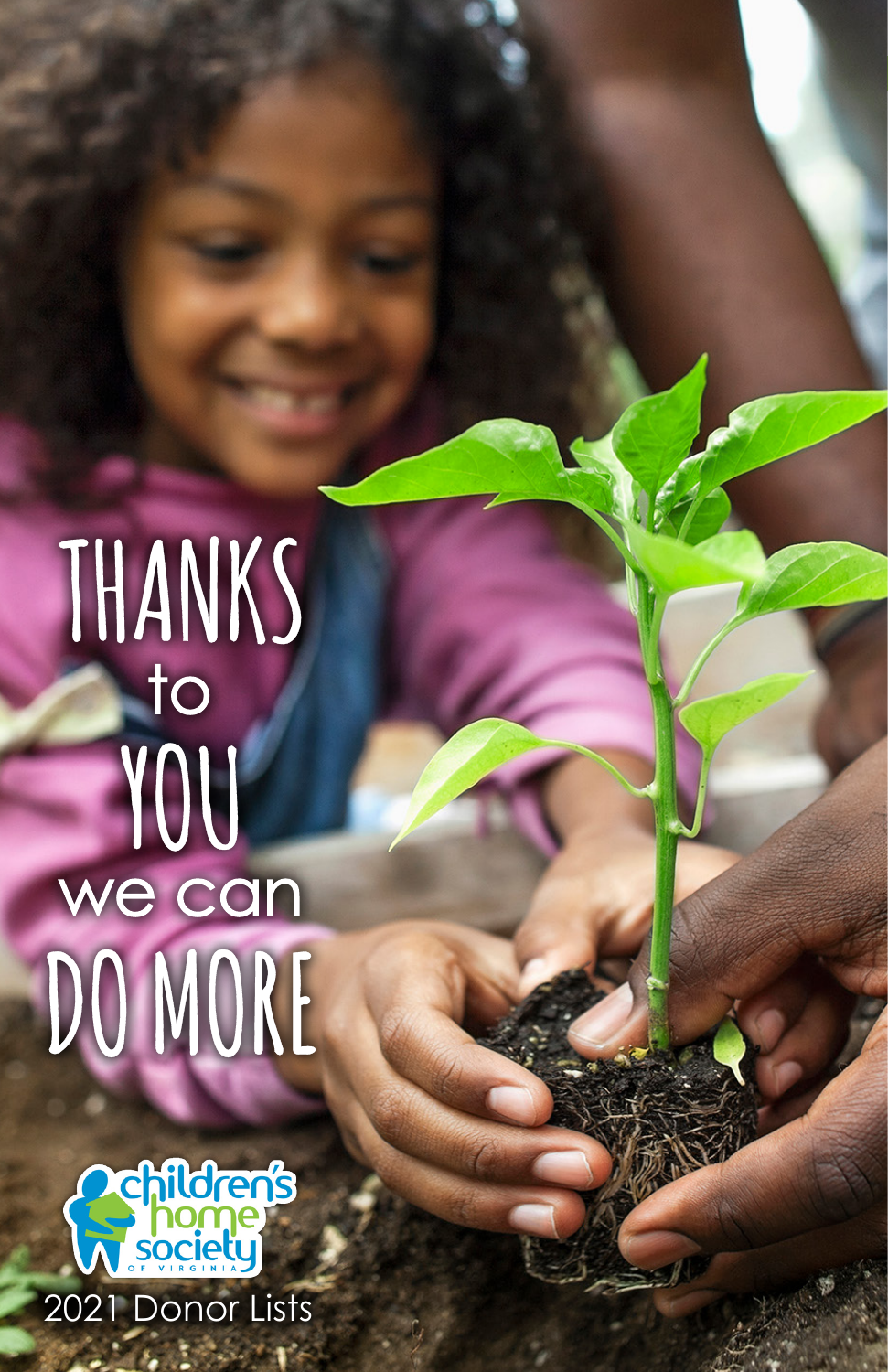# **1** DONOR APPRECIATION

## Donations July 1, 2020-June 30, 2021. *Your donations are key to doing more for our families.*

#### **LEGACY SOCIETY**

*Our Legacy Society supporters have each made a multi-year pledge of at least \$1,000 per year. CHS depends on these gifts to continue growing to respond to the needs of children and families in our community. We view our Legacy Society members as*  **important partners in fulfilling our**  *mission—today and in the future.*

Dr. and Mrs. John M. Albertine Mr. John V. Antonietta Mrs. Laura Ash-Brackley and Mr. Richard D. Brackley Mr. and Mrs. James C. Barden Mr. and Mrs. John S. Barr Esq. Mr. and Mrs. Donald C. Beck Ms. Susan W. Begley Mr. and Mrs. J. Edward Betts Dr. and Mrs. E.J. Bowen Jr. Mr. and Mrs. William Boyce Ms. Stephanie Brown Mr. L. D. Buoyer Dr. and Mrs. George W. Burke Thomas and Daisy Byrd Mr. I. Bruce Cauthen III Mr. and Mrs. Steve Chaplin Mr and Mrs. Charles G. Lewis Mr. and Mrs. Charles E. Coreth Mr. and Mrs. Bradley R. Cummings Dr. Tracey Deal Mr. and Mrs. Jonathan S. Diveley Mr. and Mrs. Greg Duerksen Mr. and Mrs. Allen C. Erkert Mr. and Mrs. Jones I. Felvey II Mr. and Mrs. William W. Flexon Mrs. Regina M. Fuller Ms. Johanna Gattuso Mr. and Mrs. Henry H. George Mrs. Patricia H. Giles Mr. and Mrs. Charles Gold Mr. Bruce C. Gottwald Jr. Mr. and Mrs. William D. Grogan Mr. and Mrs. Thomas J. Hanrahan Mr. and Mrs. Patrick M. Hardy Ms. Valerie Hardy Dr. and Mrs. E. B. Heilman Dr. Sandra Henderson and Mr. Steve Henderson Mr. and Mr. Hugh F. Hill Mrs. Sally I. Hirsch Mr. and Mrs. Allen Howerton

Mr. Kenny W. Janes Mrs. Ann R. Jenkins Mr. and Mrs. George K. Jennison Mrs. Dale Johnson-Raney and Mr. Gene Raney Ms. M. Kelley Johnston and Dr. James Ratliff Mr. and Mrs. Thomas K. Johnstone IV Mr. and Mrs. Michael Kiely Dr. and Mrs. Fred A. Knaysi Mr. and Mrs. Christopher J. Konstantinos Mr. and Ms. Scott Labott Mr. Michael S. Laming and Mrs. Janet Dibbs Mr. Daniel J. Lawrence Mr. Timothy M. Loughran Mr. and Mrs. Edward B. Lumpkin Mr. and Mrs. Shane M. Maley Ms Monica R. Manns and Mr. Jimmy Robertson Dr. and Mrs. Arash Mansouri Dr. Diane H. Marsh The Honorable Henry L. Marsh III Mrs. Nadine Marsh-Carter Ms. Reenie Marshall David and Carrie McAllister Mr. and Ms. William McGurn Mr. Daniel McMurtrie Mr. and Mrs. Christopher Mooney Mr. and Mrs. Harold E. Moore Mr. and Ms. Mark D. Morton Ms. Ellen A. Moseley Mrs. Teresa L. Moseley Gallagher and Mr. David R. Gallagher Dr. and Mrs. W. A. Muir Mr. and Mrs. Steve Nash Mr. and Mrs. Chris V. Neibauer Mr. and Mrs. Mark J. Newfield Mr. and Mrs. Ernie O'Boyle Mary and Robert O'Neill Mr. and Ms. David P. Pangburn Ms. Paula Rhoades Mr. and Mrs. David D. Redmond Coach and Mrs. Mike Rhoades Mr. and Mrs. Xavier R. Richardson Mr. and Ms. Bill Roberson Mr. and Mrs. Hartwell H. Roper Ms. Virginia F. Ross Dr. and Mrs. Patrick Sapini Mrs. Pamela H. Schutz Ms. Elizabeth J. Severance Mr. and Ms. Paul Severin

Ms. Amanda Simons Mr. and Mrs. Shaka Smart Mr. and Mrs. Michael Smith Mrs. Jeanne L. Sobol and Mrs. Cindy Sullivan Mr. and Mrs. Lawrence Srader Ms. Jill Stefanovich Mr. and Mrs. Wallace Stettinius Steven and Katherine Markel Mrs. Micki Stout Ms. Elaine T. Summerfield and Mr. Richard A. Sebastian Mrs. Carol M. Thalhimer Mrs. Rogie W. Thorp Mr. and Mrs. Mel E. Tull III Ms. Kathryn S. Wall Mr. and Ms. William A. Walsh Dr. and Mrs. H. Conrad Warlick Mr. and Mrs. Michael Weber Mr. and Mrs. Edward G. West Ms. Alda L. White Mr. and Mrs. John L. Williams Mr. and Mrs. Richard B. Wills Mr. and Mrs. Kriss Wilson Mrs. Linda D. Worrell Mr. and Mrs. Brook Wright Mr. and Mrs. Steve Yeakel Mr. John A. Young Mr. and Mrs. Carlon Zanders Mr. Carrol E. Zanders

#### **CHS 1900 SOCIETY**

*Our 1900 Society supporters have taken the generous step of making provisions for CHS in their wills or estate plans. These gifts are a testimony to each individual's deep belief in our mission, as well as their level of commitment to*  **making a difference in the lives of**  *Virginia's children and families.*

Mr. Ward C. Bourn William and Grace\* Broaddus Mary Johnson Gilchrist\* Ms. Jan H. Gray Ms. M. Kelley Johnston Mr. Joseph R. Kanipe Mr. and Mrs. George R. Larie Mr. and Mrs. Allen Grady Lewis III Mrs. Nadine Marsh-Carter Mrs. Virginia N. Pearson\* Mrs. Penelope D. Saffer Ms. Jennifer Sgro Orfield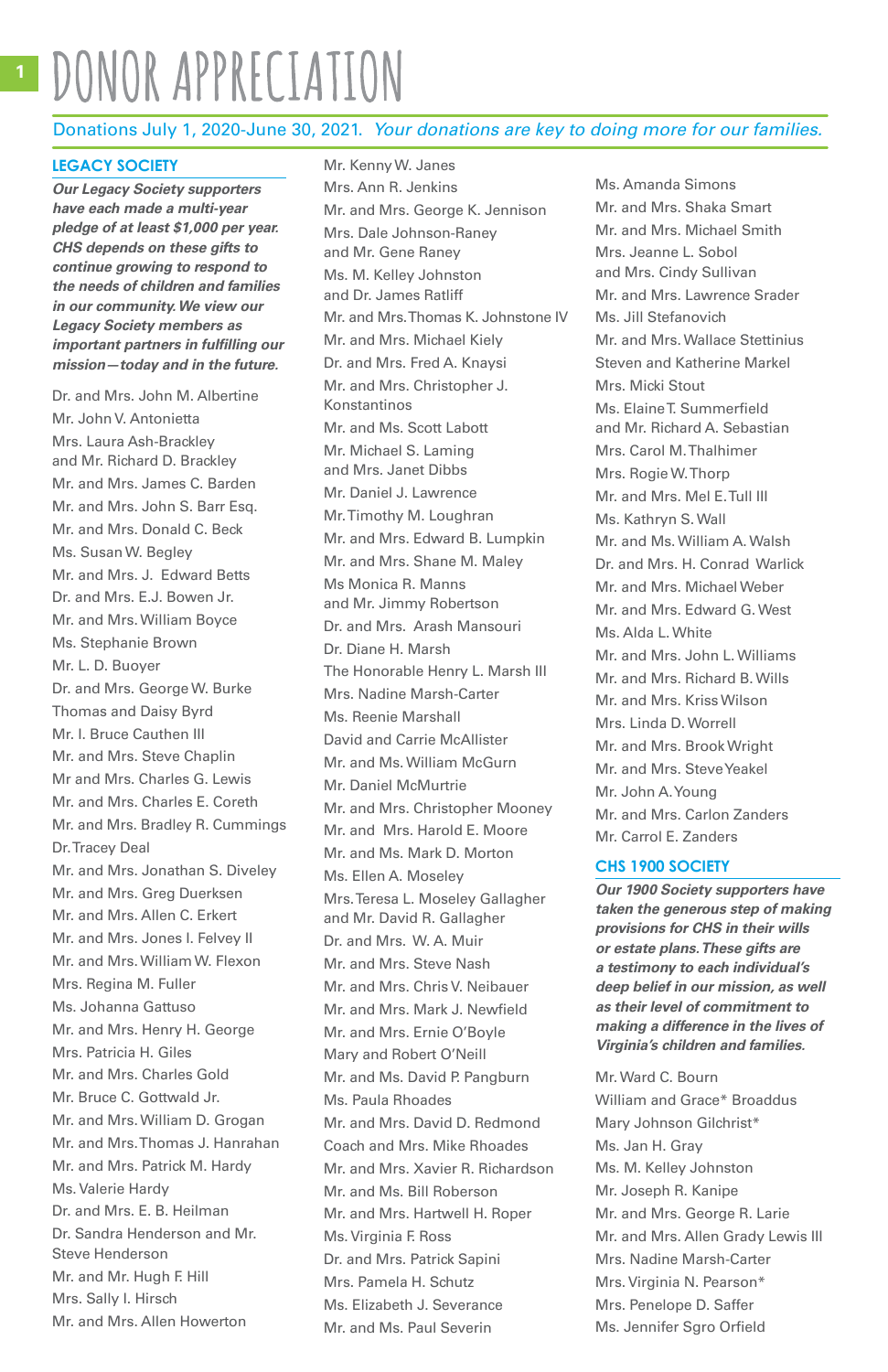Mrs. Rogie W. Thorp Mrs. Katerine B. Tyler Dr. and Mrs. H. Conrad S. Warlick Mr. and Mrs. Kurt O. Wassen Marion Caesar Wheeler\* Kathy Wommack Anne D. Wood\* William\* and Hazel Wysong

#### **DONORS**

#### **VISIONARY \$20,000+**

Altria Companies Employee Community Fund Bob and Anna Lou Schaberg Foundation Ms. Catherine Cleveland Dave Thomas Foundation for Adoption Fidelity Charitable Gift Fund Ms. Virginia Fulton Herndon Foundation Moses D. Nunnally, Jr. Charitable **Trust** Robins Foundation The Jackson Foundation The Nancy Brogden Booker Charitable Trust United Way of Greater Richmond & Petersburg **CORNERSTONE \$10,000– \$19,999**

Brother International Corporation Mr. Evan P. Chicklis and Mrs. Cathy J. Reed Estes Express Lines Ms. Laura J. Harris Mr. and Mrs. Thomas K. Johnstone IV Mr. and Mrs. William A. Korn PGA Tour Charities, Inc. Mrs. Rogie W. Thorp Robert A. Treakle, Jr. Trust United Way of Rappahannock Dr. & Mrs. Melville G. Wright, III

# **VANGUARD \$5,000 – \$9,999**

Bank of America Charitable Gift Fund Barbara J. Thalhimer & William B. Thalhimer, Jr. Family Fund Mr. and Mrs. Orran Brown C. W. Brook Memorial Fund Carlson Family Foundation Church of the Redeemer Mr. and Mrs. Robey W. Estes, Jr. Mr. and Mrs. Jones I. Felvey II Fredericksburg Savings Charitable Foundation Mr. Harold E. Greer Jr.

Hunton Andrews Kurth LLP

**2** Mrs. Micki Stout **2** Markel Corporation **2** Mrs. Andrea Lawson **2** Markel Corporation Network for Good Rose Greer Akers Trust Truist The Community Foundation for a Greater Richmond Vanguard Charitable Wilbur H. Palmer U/W Trust Wills Financial Group, Inc.

# **PATRON \$2,500 – \$4,999**

Mr. and Mrs. James and Amanda Barden Mrs. Sherry Campana Chad Campana Memorial Foundation Christine Kane Plant Charitable Fund Ms. Ellen Duerksen Mr. Robert Earle Mr. and Mrs. Cornelius H. Fedderman Georgia T. Witt Trust Ms. Rachel Hunziker Dr. Patricia Nicolato Ms. Marsha Olander SunTrust United Way Campaign The Benevity Community Impact Fund Mr. and Mrs. Joe and Leah Wehinger Mr. and Mrs. Steve Yeakel **GUARDIAN \$1,000 – \$2,499**

Bankers Insurance, LLC Mr. and Mrs. Richard B. Bellows Ms. Joyakin H.M. Bolling Dr. and Mrs. E.J. Bowen Jr. Mr. and Mrs. Thomas and Daisy Byrd

Mr. Charles Caravati, Jr. Ms. Ivy Caravati CarMax CarMax Foundation Mr. and Ms. Robert Chanfrau Mr. and Mrs. Steve & Sue Chaplin Charles M. Caravati Foundation Mr. and Mrs. Matt and Molly Cheek Mr. and Mrs. Ken and Mary Cirillo Ms. Marie Diveley Dominion Energy Charitable Foundation Mr. Michael Evans Mr. and Mrs. William W. Flexon Ms. Colleen Gentile Georgia Flournoy Portsmouth Irrevocable Trust Mrs. Patricia H. Giles Gilgit Charitable Trust Mr. John Owen Gwathmey Mr. and Mrs. Patrick M. Hardy Mr. and Mrs. Hugh and Pam Hill Mr. and Mrs. Joseph T. Knox Mr. and Mrs. Chris J. Konstantinos

Mrs. Andrea Lawson Mr. Chris Lowe The Honorable Henry L. Marsh III Mrs. Nadine Marsh-Carter Mr. and Mrs. Will and Steffani McGurn Mendez Investments LLC. Midwest Mailing Service Ms. Ellen A. Moseley Ms. Christine K. Plant Dr. Tracy Poling and Mr. Jay Poling Mr. William R. Rakes Ms. Maia Linask and Mr. Grant Rissler Ms. Josephine T. Roberts Mr. and Mrs. Hartwell H. Roper Mr. and Mrs. Dana Rust Mrs. Susan S. Schmidt Ms. Amanda Simons Mr. Paul R. Smith St. Mary's Episcopal Church The Berkshire Company TowneBank Richmond Foundation United Way of Delaware Mr. Robert F. Vasquez Virginia Baptist Foundation, Inc. Virginia Credit Union Mrs. Anne M. Whittemore William E. and Mablind T. Belvin Charitable Trust Mr. and Mrs. Carlon Zanders

#### **BENEFACTOR \$500 – \$999**

Mr. Sean M. Beard, Esq. Mr. Fred G. Benham III Mrs. Tacey Bigger Bisger Investments Mr. Leo Boyd Mr.William G. Broaddus Mr. Eric Bylund Ms. Gayle Campbell Mr. I. Bruce Cauthen III Charities Aid Foundation of America Mr. Robert E. David The Honorable H. Ben Dendy III Mr. and Ms. Kenneth M. Dye Mr. and Mrs. Joseph Finnegan Mr. and Mrs. Buddy & Fraser Finney Mr. John P. Fishwick Jr. Flournoy-Threadcraft Portsmouth Testamentary Trust Ms. Alex Gecker Mr. Daniel Gecker and Ms. Elizabeth A. Gibbs Mr. Dorian Hall Ms. Pam Hervey Mr. and Mrs. Allen Howerton Ms. Kelley Johnston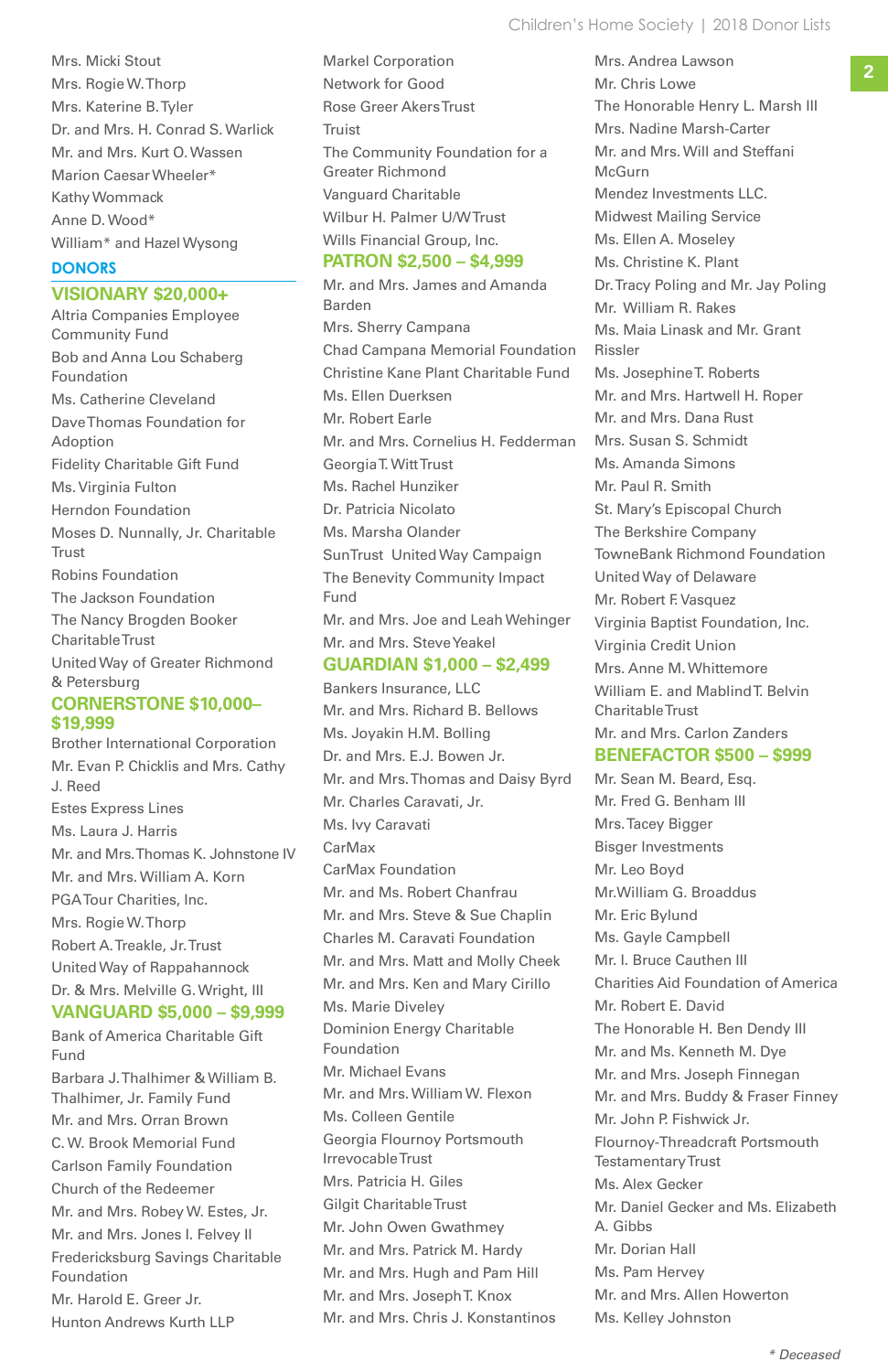Mr. and Mrs. Allen G. Lewis Jr.

Mr. Alexander Macaulay Ms. Colleen Margiloff Mary A. Buchanan Trust Mr. Kenneth Masoner Mr. and Mrs. William B. May Mellow Mushroom Mr. and Mrs. Pat and Ellen Mitchell Ms. Lyndi A. Morrone Ms. Catherine Neal Ms. Elsa M. Nunez Real Property Management Richmond Metro Riverfront Investment Group, LLC Mrs. Susan Robertson Mr. and Mrs. Robert and Christal Schlosser Ms. Marilyn S. Seeley and\Mr. Kenneth M. Dye Mr. Edward K. Solarz Ms. Elaine T. Summerfield and Mr. Richard A. Sebastian The Brink's Company United Way of Chester County, PA United Way of South Hampton Roads United Way Suncoast Mr. Quinto Vallei, Jr. Dr. and Mrs. H. Conrad Warlick Mr. Erich Weissbart Mr. and Mrs. Brook Wright Mr. and Mrs. Murray Wright Ms. Dabney Zanders

### **SUSTAINER \$100 – \$499**

Mr. Richard Alabanza Ms. Andrea Anderson Annabella R. Jenkins Foundation Ms. Wendy Asbury Mrs. D. N. Ashworth The Sterling Family Ms. Amy Austin Ms. Mary S. Baber Mrs. Philip J. Bagley III Dr. Sheryl D. Bailey Ms. Joan D. Barksdale Ms. Dale F. Baronian Mrs. Betty G. Bassett Ms. Nancy Baudean Mr. Hunter Beane Mr. Donald C. Beck The Honorable and Mrs. James Benton Jr. Taylor Bernard Ms. Patricia Bokowy Mr. Ward C. Bourn Mr. James N. Boyd Mrs. Susan H. Brewer Bright Funds

Lighthouse Marketplace Ministries, Inc. Miss Mildred Brumback Ms. Barbara S. Brown Dr. and Mrs. Frank Bruni Jr. Dr. and Mrs. George W. Burke Mrs. Cheryl Burke Mr. Guy V. Burnett and Mrs. Lois K. Turner Ms. Janet Butler Ms. Cathy Calliotte Mr. and Mrs. J. Stefan Cametas Mr. William R. Care Ms. Clemma E. Carrington Dr. Erica Carter Mr. and Mrs. Gerald W. Carter Ernie Chamberlain Atul Chaudhari Ms. Carilee P. Chen Ms. Leesa Christian Mrs. Mary M. Churchill Mr. Jason Ciatteo Mr. Mark Cipolletti Ms. Regina Clemons Mr. James K. Cluverius Mr. and Mrs. Kenneth Cobb Mr. and Mrs. Raymond G. Cobb Ms. Carol Collotti Mr. Russell Colyer Community Foundation of the Dan River Region Mr. Alan L. Condrey Ms. Teresa L. Conner Mr. Ryan Conor Mr. Craig C. Cooley Mrs. Judy B. Copes Ms. Virginia P. Cowles Ms. Sonya Craft Morgan Craft Ms. Cecelia Crouch Ms. Nancy Caldwell Dancu Ms. Elizabeth Dause Mrs. Susan B. Davis Mr. Kenneth Davis Ms. Diane Debogory Ms. Barbara Dickinson Ms. Sharon Doberstein Mrs. and Mrs. Bill Doumas Mr. and Mrs. Mark S. Dray Ms. Melissa Dusett Ms. Kate Dykgraaf Mr. and Mrs. Roger W. Ehrich Ms. Cindy Ellis Mr. Matthew Enderle Ms. Deb Engerran Mr. Roy T. Englert Ms. Christine Ertell Ms. Claudia Farr Mr. Robert J. Fehrenbach

Ms. Deena Ferguson Mr. Robert Flexon Mr. Thomas L. Foster Mr. and Mrs. Robert W. Foster Mr. Jennifer R. Franklin Jeryn Freeman Ms. Mary Anne Friedrich Ms. Mary Fulcher Baker Ms. Rhonda Fulton Ms. Sheryl L. Garland Mr. and Mrs. Geoff and Bethany Gasperini Mr. Fulton W. Gaylord Genworth Financial Mr. and Mrs. Peter L. Ginocchio Mr. Ronald D. Glassman Mr. Michael Goldman Mr. Robert A. Gouldin Mr. and Mrs. Granville Grant Mr. Michael H. Griffin Mr. Stephen Grissett Mr. Roland Grondin Ms. Michelle Hankins Dr. John W. Harbison Mr. and Mrs. Marshall F. Harris Ms. Christina M. Harris Hawk's BBQ Ms. Valerie Heinz Dr. Walter P. Hempfling Mr. and Mrs. James E. Herndon III Ms. Francie Hiles Mr. and Mrs. Lawrence G. Hincker Mr. and Mrs. James R. Hiner II Mr. and Mrs. Bill & Susan Hockman Mrs. Tamera S. Hornsby-Fink and Mr. Loni L. Fink Ms. Emily Hunsaker Mr. Vernon Inge Mr. James Ingram Ms. Jennifer Jackson Mr. and Mrs. Joseph L. Jackson Jr. Jane L. Bourn Family Trust Ms. Litz S. Jarvis Mr. And Mrs. Leonard R. Jester Mr. Stefan Kapsch Ms. Susan Karn Ms. Sadie L. Kennedy Ms. Shakira Khan Mr. and Ms. George Koch Ms. Trisha K. Krupas Ms. Candace Kuezek Ms. Kim Kugelman Ms. Kavya Kushnoor Mr. David LaFuria Ms. Sharmaine LaMar Mr. Laura J. Lawler Ms. Stephanie Lee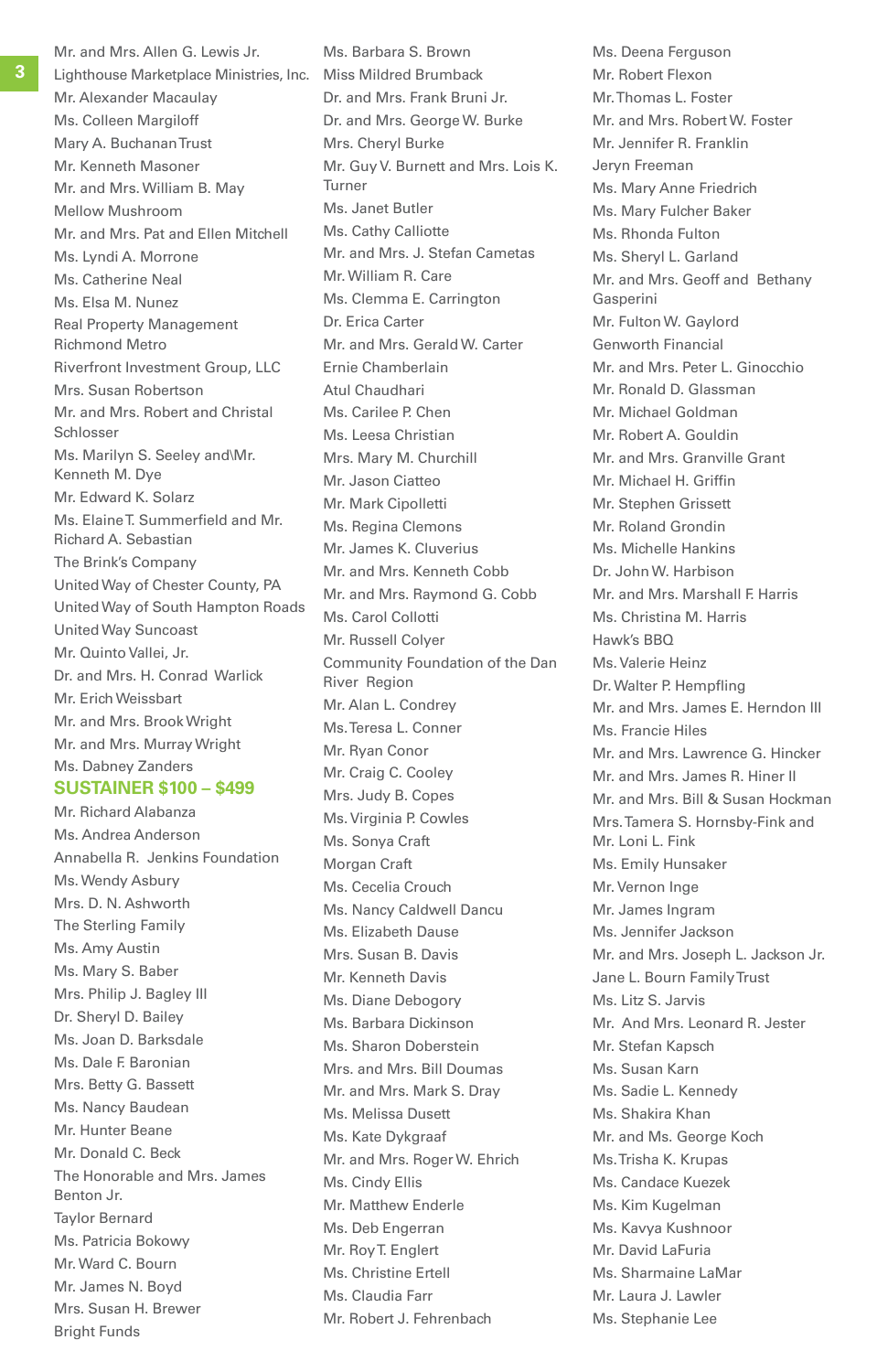Children's Home Society | 2018 Donor Lists

Mr. and Mrs. Edward A. Waybright

Mr. and Mrs. Charles R. Lee Ms. Mary Lou Leigh Mr. and Ms. John W. Lewis III Mr. and Mrs. Charles G. Lewis Ms. Renee Loeffler Ms. Tiffany Lund Ms. Kristiana Lund-Heaton Mr. Chris Malone Ms. Katherine Mangum Ms. Dawn N. Mann Mr. and Mrs. Ira O. Manning. II Ms. Melissa Marram Ms. Felicia Marsh Mr. Michael McCullough Mr. and Mrs. A. Donald McEachin Ms. Mary McPeak Ms. Emily J. McSwain Mr. and Mrs. Tom and Denise Merian Mr. Patrick Meyer Ms. Jennifer Meyer Mr. Rush Middleton Mrs. Gail Rolle Miller Mrs. Debbi Mintz Mr. Robert Mish Shamim Mohammad Prof. Elsie J. Moore Mr. Harold Moore Mrs. Kristen Moslow Ms. Brenda S. Muntean Ms. Norma Nager Ms. Judy Napier Ms. Victoria Nathan Mr. and Mrs. Clarence Neal EJ Nesbitt Mr. and Mrs. Ned and Patty Nicholas Dr. and Mrs. Donald B. Nolan Ms. Catharine K. O'Neil Oppenheimer & Co, Inc Mr. and Mrs. Robert D. Orfield Ms. Deborah D. Oswalt Mr. and Mrs. Andrew D. Overstreet Mr. Jeffrey Painter Ms. Laura Partee Ms. Constance Pechura Mr. and Mrs. Mark R. Pellman Mr. and Mrs. William and Sharon Peterson Mr. and Mrs. Henry R. Pollard IV Ms. Karen Polson Ms. Alice Pool Ms. Lisa Porter Ms. Brianne Pryor Mr. and Mrs. James A. Queen Mrs. Marianne Radcliff Ms. Verlean Randolph

Mrs. Marguerite K. Rankin Ms. Elizabeth Ray Mr. & Mrs. David Rayner Mr. Tony P. Renaldi Rhoadesville Baptist Church Mr. Benjamin R. Rhodes and Ms. Althea T. Haylett Mr. Louis C. Richards Mr. and Mrs. Scott and Khaki Richter Mr. and Ms. William and Victoria Roberson Mr. Jerryl Roberts Mr. Andrew Robertson Mr. and Mrs. Jeffrey A. Roby Ms. Kalima K. Rose Mr. and Mrs. John S. Rotz Ms. Cathy Rupard and Mr. Stan Fredrick Mr. and Mrs. Patrick A. Rush Mrs. Penelope D. Saffer Dr. and Mrs. Richard L. Sallade Mr. and Mrs. Robert L. Sayles Ms. Patricia K. Schilbe Mr. and Mrs. Rich Schweiker Mr. Richard H. Seward Ms. Beth Simos Mr. Allan M. Smith Mrs. Linda C. Smith Mr. and Mr. Robert P. Spears Mr. and Mrs. James D. Spivey Ms. Ann Stephens Ms. Jacqueline M. Stevens Ms. Deborah Stocks Ms. Martha L. Stout Susan Haywood Karn Charitable Fund Mr. Michael A. Szeles Mr. John K. Taylor Mr. Bobby Thalhimer Mr. Robert L. Thalhimer Ms. Karen D. Thomas Mr. and Mrs. Isaiah L. Tinsley Mr. Ben Tompkins Mr. and Mrs. Peter C. Toms Ms. Stephanie A. Trentham United Way of Greater Philadelphia and Southern New Jersey United Way of Roanoke Valley United Way of the Greater Lehigh Valley, Inc. Mr. B. Eric Van Chantfort Virginia Commonwealth Corporation Ms. Maureen Vogt Mr. and Ms. William A. Walsh Mrs. Ming N. Waters Mr. Dennis Watson

Mr. and Mrs. Kenneth M. Webb Ms. Mary J. West **WestRock** Mr. John C. Wetzel Mr. Richard Wetzel Mrs. and Mr. Mary E. Whartenby Mr. James White Ms. Artile B. White Mr. and Mrs. R. T. Whitley Ms. Marnie Williams Mr. Fielding L. Williams Jr. Dr. Verneeta L. Williams Mr. and Mrs. Daniel L. Williams Jr. Mr. John L. Williams Mr. and Mrs. Gregory A. Wilson Mr. Todd J. Wisner Mr. and Mrs. Mervin C. Withers Ms. Patience Wood Ms. Doris Wright Ms. Francesca Wyatt Ms. Cheryl G. Yancey Young Women's Christian League, Inc. Imprimis Chapter Mr. Carrol E. Zanders Ms. Susan Zendt

#### **FRIEND \$1 – \$99**

Hadeel Abouhasira Ms. Heidi Alexander Ms. Katerina Alexander Ms. Joanne Allen and Mr. Robert Tucker Ms. Carolyn B. Allmon Mrs. and Mr. Ruth J. Ash Mr. Carolyn G. Bahen Jr. Ms. Beverly Baker Mr. and Mrs. Asa and Martha Banks Mr. Joseph Baudean Ms. Michelle Baudean Mr. and Mrs. J. P. Baumgarten Ms. Willene A. Bellamy Mr. Scott Bennett Ms. Ashley Borders Mr. Patrick Bowling Ms. Carole M. Boxley Mr. Clay Bradshaw Ms. Maria Brown Mr. Cliff Bruce Mr. and Mrs. Nelson M. Bryant Mr. James L. Burke Ms. Brenda L. Bussinger Mrs. Eliza D. Byers Ms. Irene Caperton Ms. Betsy Brooks Carr Ms. Lisa Carrara Mr. Boyd D. Cave, Jr. Ms. Angela Champion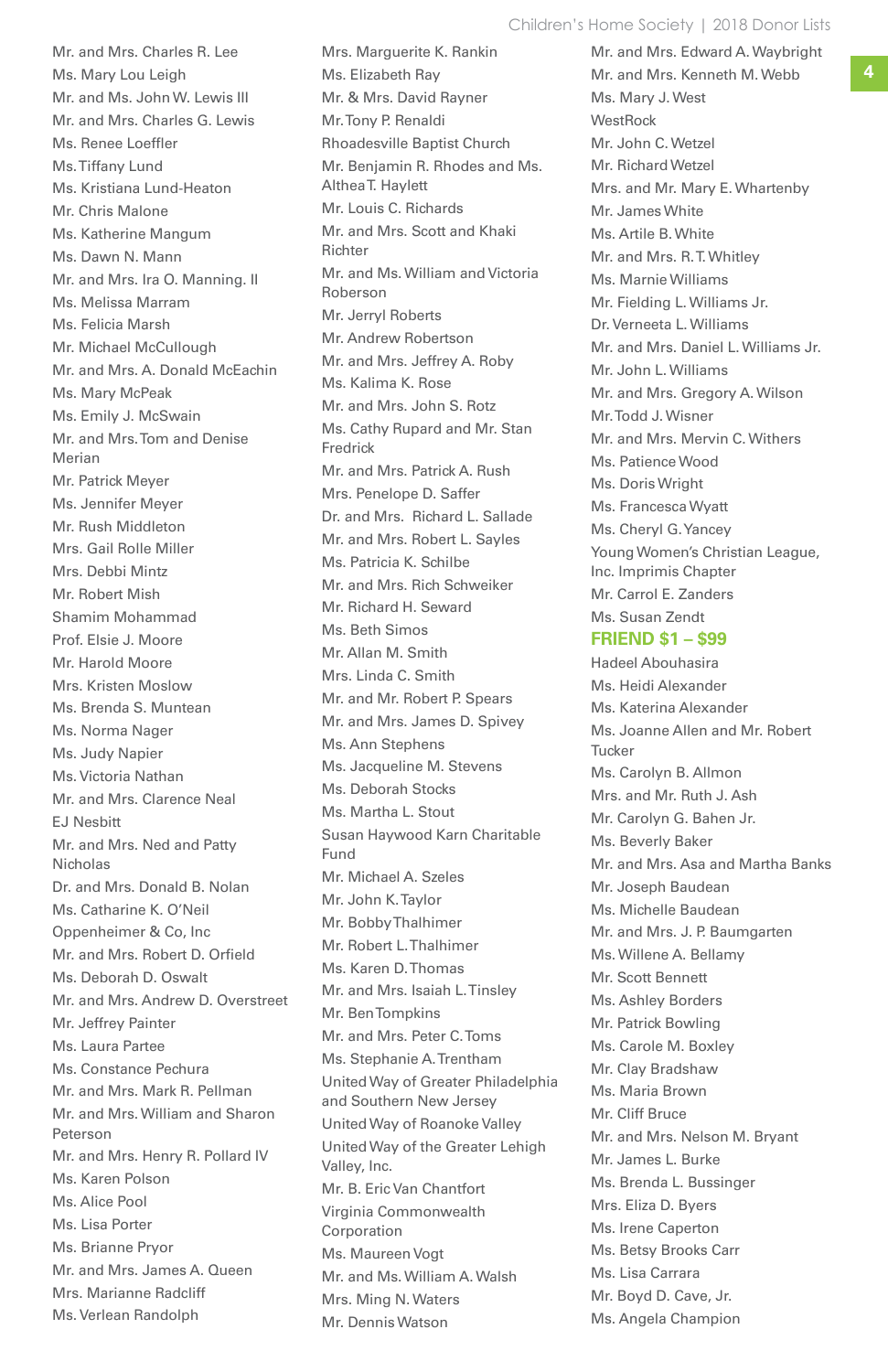Ms. Carolyn A. Chapman Ms. Deborah A. Ciprus Mr. and Mrs. William S. Clements Mr. Hunter Clifton Mrs. Anne Jarvis Collins Ms. Anita Conner Ms. Nikki Cooper Ms. Sandra K. Cowles Mr. and Mrs. Charles F. Crone Ms. Jenny Crowley Ms. Donna Deuell Ms. Linda DeVogt Ms. Janet Dibbs Mr. Scott Doherty Ms. Mieka Dovey Mrs. Barclay F. Dupriest Mrs. Anne C. Dyal Ms. Laura Earley Ms. Kimberly A. Easter Mrs. Charles R. Eaton Ms. Roseann Edmiston Mr. Donald E. Edwards Mr. F. W. Evans Ms. Nora Evans Fairview Christian Women's Fellowship Ms. Brooke Flexon Ms. Erin Marie Flexon Jordan Flexon Ms. Sallie Free Ms. Diane Frey Ms. Rachel Friedman Mr. and Mrs. Bob and Deborah Gillispie Mr. and Mrs. John S. Goode Mr. Todd Graves Ms. Inga D. Green Mr. Jonathan Greene Ms. Jerilynn T. Grigsby Mr. David Grissett Mr. and Mrs. Donald Gross Ms. Michaela Groth Seán Hanafin Ms. Oona Harrigan Mr. Joseph Harrison Ms. Credena Hatcher Mr. Todd Haymore Ms. Robyn Haysbert Ms. Gretchen A. Heaney Mr. and Mrs. Donlie R. Henderson Dr. Sandra Henderson and Mr. Steve Henderson Mr. and Mrs. Frederick Higgins, Jr. Mr. and Mrs. Edwin N. Hower Jr Mr. Edward J. Hughes Mr. and Mrs. F. E. Jarvis Mr. Jodhbir Jasrotia

Mr. Stuart N. Joerg

Ms. Brenda P. Jones Mr. Daniel Jordan Ms. Sara Joyner Mrs. Lois S. Keebler Mr. and Mrs. Michael Kiely Ms. Patty Kiely Ms. Carol Klein Ms. Elizabeth Knapp Mr. and Mrs. David M. Lay Mr. and Mrs. Benjamin M. Lewis II Mr. William T. Linka Mr. and Mrs. Kenneth W. Long II Mrs. and Mr. Bettina Lumpkin Ms. Cindy Ly Ms. Kimberly Mahan Ms. Betsy Mansueto Mr. Dwayne S. Marsh and Ms. Farzana Serang Mr. Patrick Matthews Mr. and Mrs. Richard V. Mattingly Jr. Ms. Katie Mauceri Ms. Jennifer McCarthy Ms. Natalee McDonnough Mr. Vertig McDougald Ms. Mary McIntyre Ms. Gretchen Moen Mr. Hullie Moore Mr. Douglas E. Morrissette and Mrs. Christi A. Soto Ms. Barbara Mosch Ms. Emma Musil National Financial Services LLC Ms. Fay S. Nunnally Mrs. Austine M. O'Connor Ms. Barbara Sue Oglesby Nicholl Mrs. Kimberly Overbey Ms. Linda B. Owen Ms. Barbara P. Palmer Ms. Maria V. Pamaran Ms. Andrea Pearson Ms. Terri Perkins Mr. Thomas M. Peterson Ms. Marlene Pierson-Jolliffe Mr. Michael Polich Mr. and Mrs. William G. Poston Mr. Michael Prescott Ms. Barbara K. Price Peter & Alexa Quinn Ms. Sarah Ratner Ms. Caroline Ray Mr. David Ray Mr. and Mrs. Charles L. Reed Mr. Barry Rew Ms. Roberta Rhur Mr. and Mrs. Xavier R. Richardson Mrs. Mary H. Roberts Mr. Kaleef Robertson

Mrs. Kelly Johnson

Ms. Brenda B. Rodgers Ms. Kimberly Russell Ms. Amy Scherer Ms. Barbara Scott Ms. Samantha Sedivy Mr. Richard Sessoms Ms. Elizabeth J. Severance Ms. Ciara Sexton Mr. and Mrs. Ivan R. Shimp Ryan Slevin Ms. Barbara A. Snyder Mrs. Mary Sorenson Mr. Ronald Spears Spring Brook Sangha Mr. Scott Stephens Mr. and Mrs. Don and Shirley Stratton Mrs. Joan M. Stromberg Ms. Johanna Syndor Ms. Lynnea Szklany Ms. Christine L. Tanner Mr. Greg Taylor Ms. Melissa Taylor The Genworth Foundation Ms. Mary Tyler UK Online Giving Foundation United Way of Greater Atlanta United Way of Greater Mercer County United Way of Lancaster County United Way of the Virginia Peninsula Ms. Bronwyn Updike Ms. Erin Viana Ms. April Walker Ms. Sharon S. Webb Mr. G. Adam Wetzel Ms. Carol Whitaker Jayjay Whitaker Mr. William B. Whitley Mr. and Mrs. Paul M. Wiley Mr. William K. Wills Jr Ms. Teresa C. Wingold Ms. Iris Woodson Ms. Denise Wright Mr. William A. Young Jr. Dana Younger Mr. Julian Zuarte **GIFT IN KIND** Ms. SuAnne Blair Ms. Zoe Bramble

Ms. Donna Chrislip Mrs. Kate Davis-Hawkins Ms. Krista Edelman Ms. Michelle L. Hall Ms. Casey Harman Mark and Karen Heede Mr. Al Hicks Mr. and Mrs. Paul Jesselson Ms. Jacqueline Jones Ms. Brenda Koebel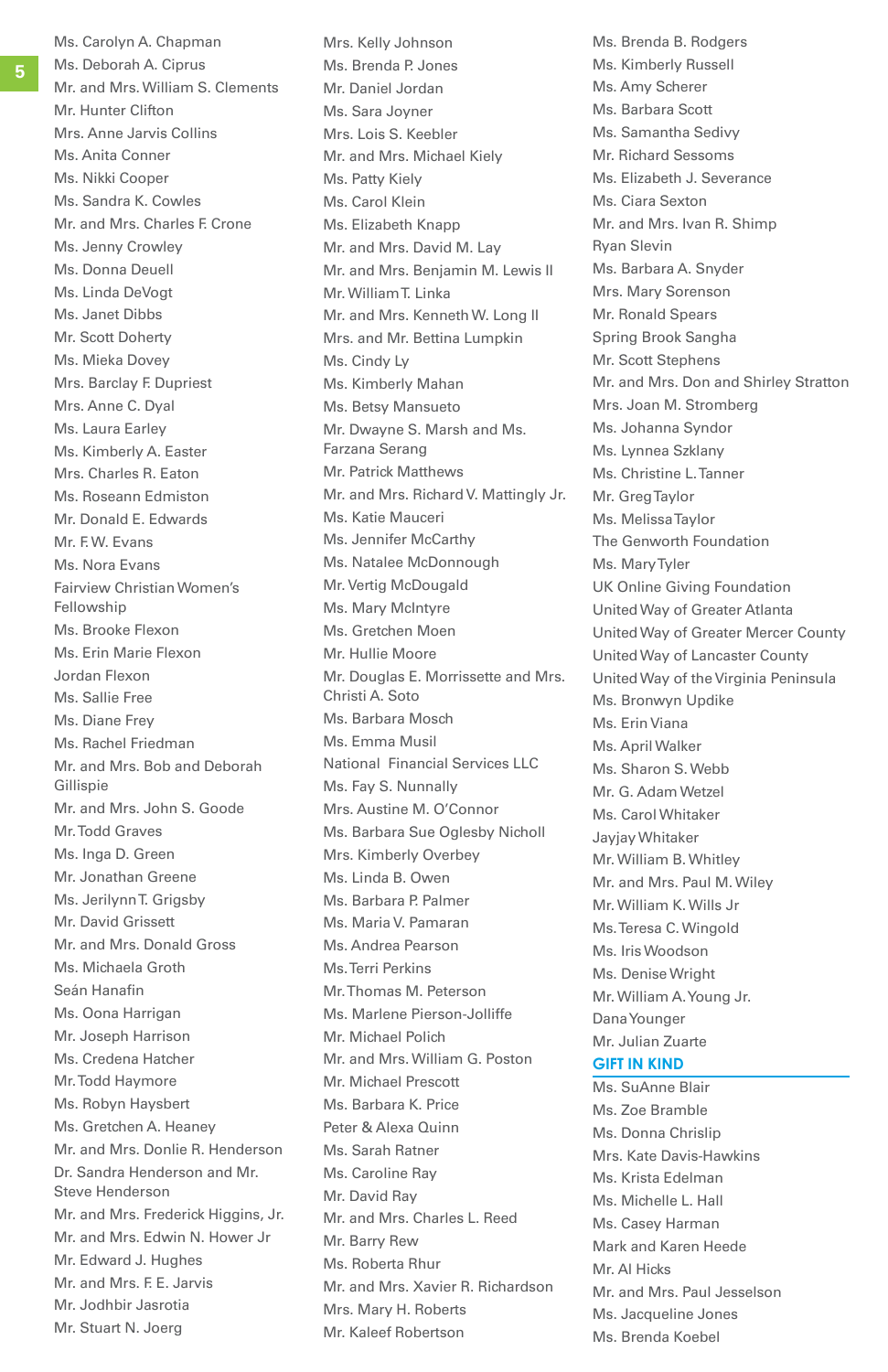Ms. Elizabeth Martin Mrs. Carrie McAllister and Mr. David Wright Ms. April Morgan Mt. Olivet Baptist Church Ms. Emma Olgers Ms. Allison O'Shanick Mr. Jim Palmer Mr. and Ms. William and Vicky Roberson Mr. Jeff Robles Ms. Kim Scrader Mr. and Mrs. Lawrence Srader St. Christopher's School Ms. Missy Stanley Torx Media Troutman Pepper Ms. Catherine Tyrrell Ms. Ashley Walker Ms. Taneka Williams

## **TRIBUTE GIFTS**

**HONOR Adopted Daughter** Jennifer Meyer **Our Adopted Children David Ryan & Kathryn Anne**

Mary E. Whartenby **Sandy Bowen** Deborah D. Oswalt **Molly M. Cametas** John S. Cametas **David S. Carter**

Nadine D. Marsh-Carter

**Lance Clelland** Katherine Mangum

**Cassie Cunningham** Brianne Pryor

**Cornelius H. Fedderman** CarMax Cornelius H. Fedderman Midwest Mailing Service Cathy Rupard The Berkshire Company

**In Honor of God** Anonymous

**Colton H., adopted 30+ years ago** Donna Chrislip

**Marshall, Kay, and Justine Harris** Mary H. Roberts

**Kim Hudson** Katherine Mangum

**Stephanie & Joanne**  Donald Gross

**The Johnstone Family** Sally T. Bagley

**Thomas K. Johnstone** Estes Express Lines

**Josh and Jonathan** Amanda Simons

**Chris J. Konstantinos**  Peter & Alexa Quinn

**Michelle D. Lewis** Daniel L. Williams

**Diane H. Marsh**  Clemma E. Carrington Jeffrey Painter

**Nadine D. Marsh-Carter**  Sally T. Bagley Susan B. Davis Kenneth M. Dye Sheryl L. Garland Marilyn S. Seeley

**Meredith**  Mervin C. Withers

**Emma Pankey**  Jerry Copes

**Adoptive and Biological Parents**  Susan Zendt

**Thomas and Timothy Queen** James A. Queen

**John P. Renaldi** Anthony P. Renaldi

**Bruin Richardson**  Robert Mish

**Penelope d. Saffer** Mary F. White

**Allan M. Smith** Paul R. Smith

**Paul R. Smith** Allan M. Smith

**Kristen Turso-Whitlow** Nikki L. Cooper Arlene Turso

**Krista M. Watson** Mary S. Baber

# **MEMORIAL**

**Patricia T. Anderson** Carolyn G. Bahen Ashley Borders Carole M. Boxley Donald E. Edwards Peter L. Ginocchio Gretchen A. Heaney Laura J. Lawler Charles R. Lee Barbara Sue Oglesby Nicholl Julia W. Pollard Barbara K. Price

**Donna M. Behun** Barbara A. Snyder

**Ann Blair** Paul R. Smith

**Grace Broaddus** William G. Broaddus Children's Home Society | 2018 Donor Lists

**Jim and Chad Campana** Sherry Campana

**Charles R. Carter** Joan D. Barksdale Nelson M. Bryant Mary Fulcher Baker Kenneth W. Long Sharon E. Peterson Nancy L. Roby Brenda B. Rodgers Ivan R. Shimp

**David S. Carter** Barbara S. Brown

**Patsy M. Cashion** Linda C. Smith

**Daisy Clarke** Teresa L. Conner

**Mary Therese Comer** Annabella R. Jenkins Foundation

The Community Foundation for a Greater Richmond

**Odill Conard** Teresa L. Conner

**My Dad** Gail S. Rotz

**Jean Marie Foster Lumpkin** John W. Harbison Bonnie B. Waybright

**Martha Frank** Susan S. Schmidt

**Ruth Gibbs Jones** Ruth J. Ash Jerilynn T. Grigsby Bill & Susan Hockman William G. Poston Carole D. Rush Nancy P. Whitley William B. Whitley John L. Williams

**Bonnie & Ted Grissett** Stephen Grissett

**W.E. Grissett** David Grissett

**Ann & John Leith** Paul R. Smith

**James M. Lumpkin** James N. Boyd Boyd D. Cave Craig C. Cooley Robert A. Gouldin Michael H. Griffin William T. Linka Bettina Lumpkin Elizabeth J. Severance Bonnie B. Waybright John L. Williams William A. Young

**Diane H. Marsh** Heidi Alexander